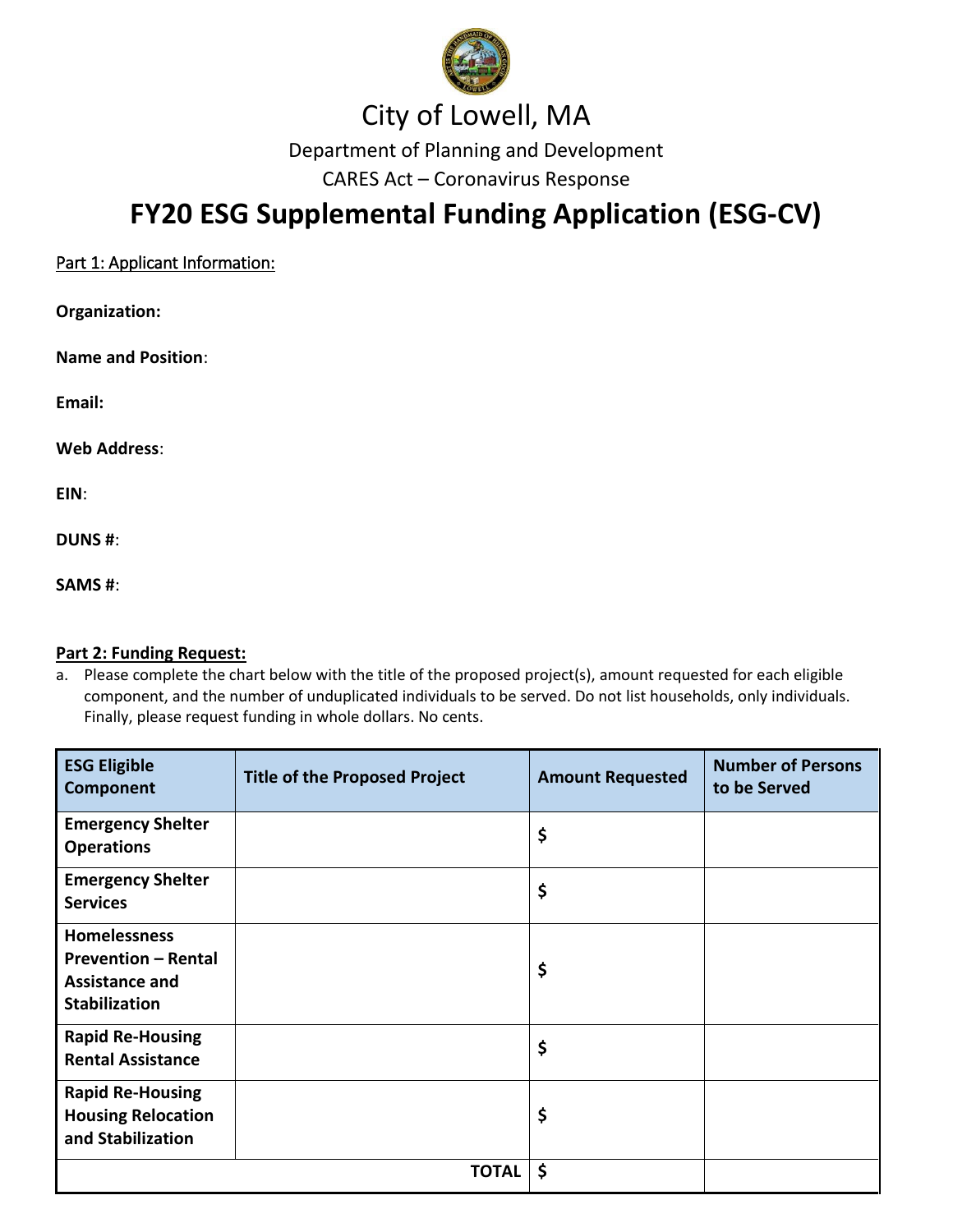b. For each ESG Eligible Component, please explain the use of the above requested funds **to prevent, prepare for, and respond to the coronavirus** among individuals and families who are homeless or at-risk of homelessness. Please also indicate whether these funds will be used for a **new service, an increase in existing service, or to support level service**.

c. How has COVID-19 impacted your organization's operations?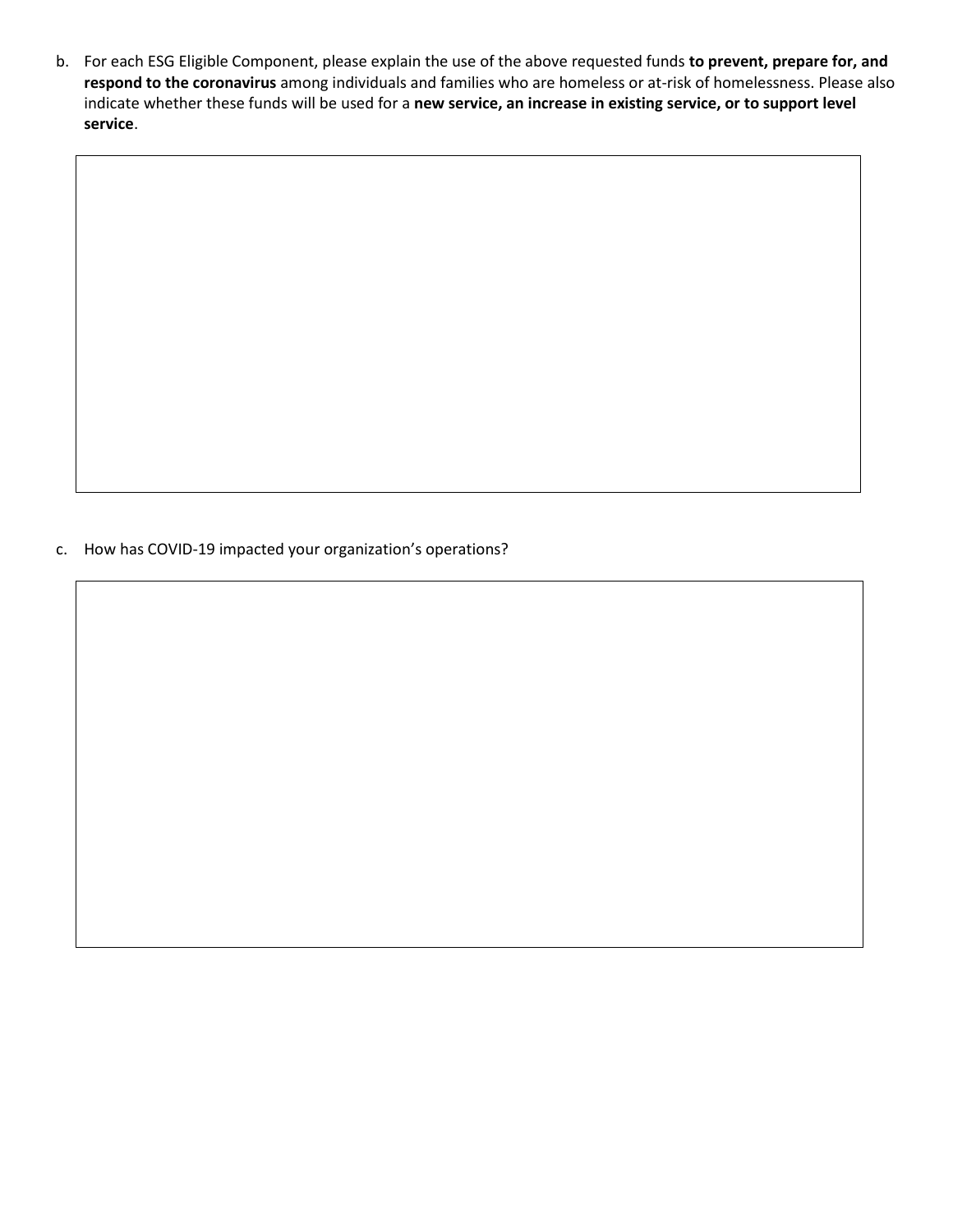#### Part 3: Authorization to Submit Proposal:

This application is submitted by the undersigned with the full knowledge and consent of the governing body of this organization and is, to the undersigned's best knowledge, accurate in all details. The undersigned also certifies he/she has reviewed the terms and conditions stated in the RFP for receiving and expending the FY20 ESG Supplemental Funds (ESG-CV).

Name: Title:

Signature: Date: Date: Date: Date: Date: Date: Date: Date: Date: Date: Date: Date: Date: Date: Date: Date: Date: Date: Date: Date: Date: Date: Date: Date: Date: Date: Date: Date: Date: Date: Date: Date: Date: Date: Date: D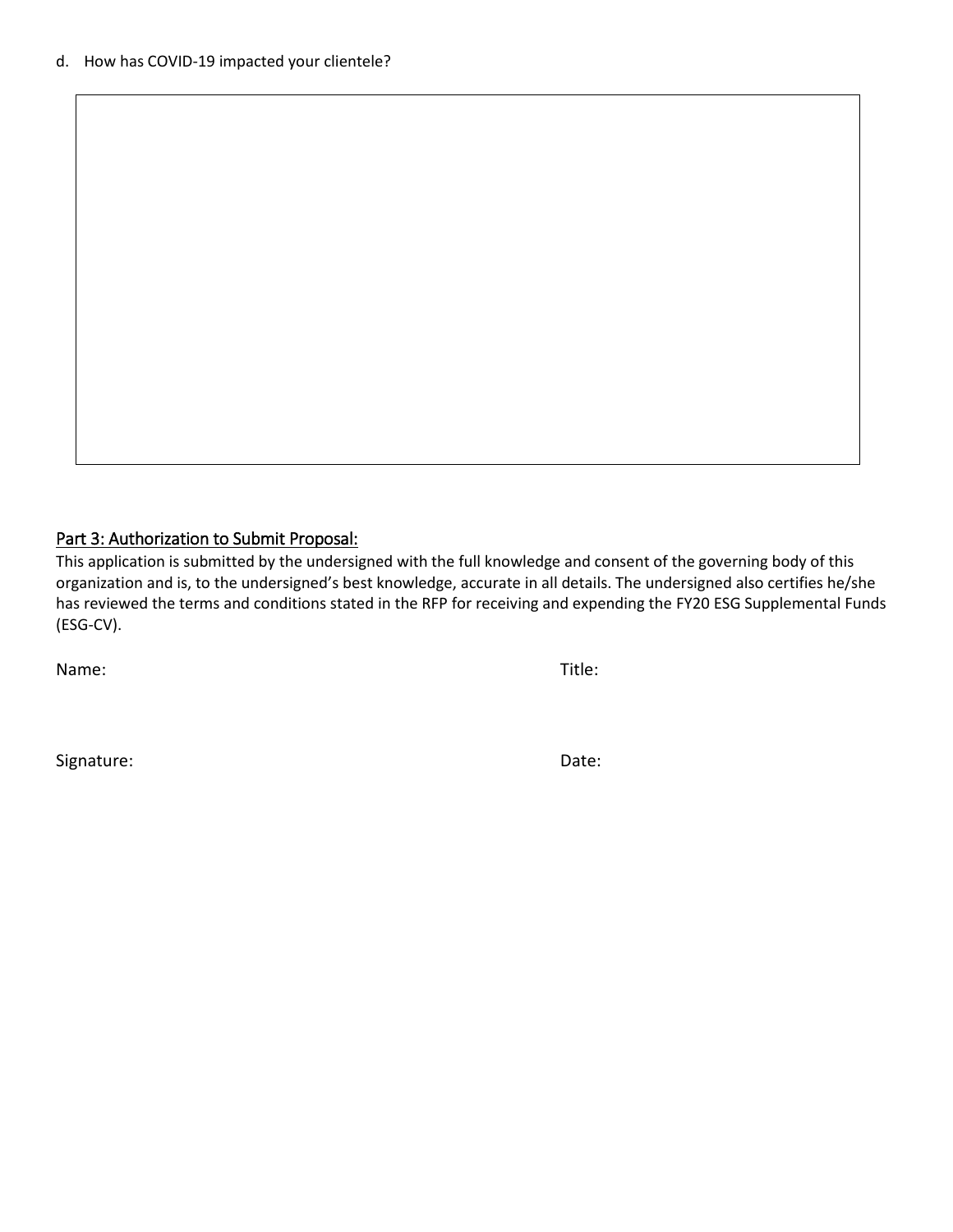### Part 4: Budget Information:

Complete the following budget for personnel and non-personnel activity costs. Eligible costs must be incurred between **March 30, 2020 – June 30, 2021.**

No match is required for ESG Supplemental Funds.

| <b>Personnel Costs</b> |                       |                                                                      |                                          |                                          |                                                                 |                                                     |  |
|------------------------|-----------------------|----------------------------------------------------------------------|------------------------------------------|------------------------------------------|-----------------------------------------------------------------|-----------------------------------------------------|--|
| <b>Job Title</b>       | <b>Hourly</b><br>Rate | <b>Total Salary +</b><br><b>Fringe Benefits</b><br>for this Position | <b>Salary Billed to</b><br><b>ESG-CV</b> | <b>Fringe Billed to</b><br><b>ESG-CV</b> | <b>Total ESG-CV</b><br><b>Costs for this</b><br><b>Position</b> | % of Salary +<br><b>Fringe Charged</b><br>to ESG-CV |  |
| Example:               |                       |                                                                      |                                          |                                          |                                                                 |                                                     |  |
| Case Manager           | \$31.30               | \$65,100                                                             | \$26,250                                 | \$6,300                                  | \$32,550                                                        | 50%                                                 |  |
|                        |                       |                                                                      |                                          |                                          |                                                                 |                                                     |  |
|                        |                       |                                                                      |                                          |                                          |                                                                 |                                                     |  |
|                        |                       |                                                                      |                                          |                                          |                                                                 |                                                     |  |
|                        |                       |                                                                      |                                          |                                          |                                                                 |                                                     |  |
|                        |                       |                                                                      |                                          |                                          |                                                                 |                                                     |  |
|                        |                       |                                                                      |                                          |                                          |                                                                 |                                                     |  |
|                        |                       |                                                                      |                                          |                                          |                                                                 |                                                     |  |
|                        |                       |                                                                      |                                          |                                          |                                                                 |                                                     |  |
|                        |                       |                                                                      |                                          |                                          |                                                                 |                                                     |  |
|                        |                       |                                                                      |                                          |                                          |                                                                 |                                                     |  |
|                        |                       |                                                                      |                                          |                                          |                                                                 |                                                     |  |
|                        |                       |                                                                      |                                          |                                          |                                                                 |                                                     |  |
|                        |                       |                                                                      |                                          |                                          |                                                                 |                                                     |  |
|                        |                       |                                                                      |                                          |                                          |                                                                 |                                                     |  |
| <b>TOTALS</b>          | \$                    | \$                                                                   | \$                                       | \$                                       | \$                                                              |                                                     |  |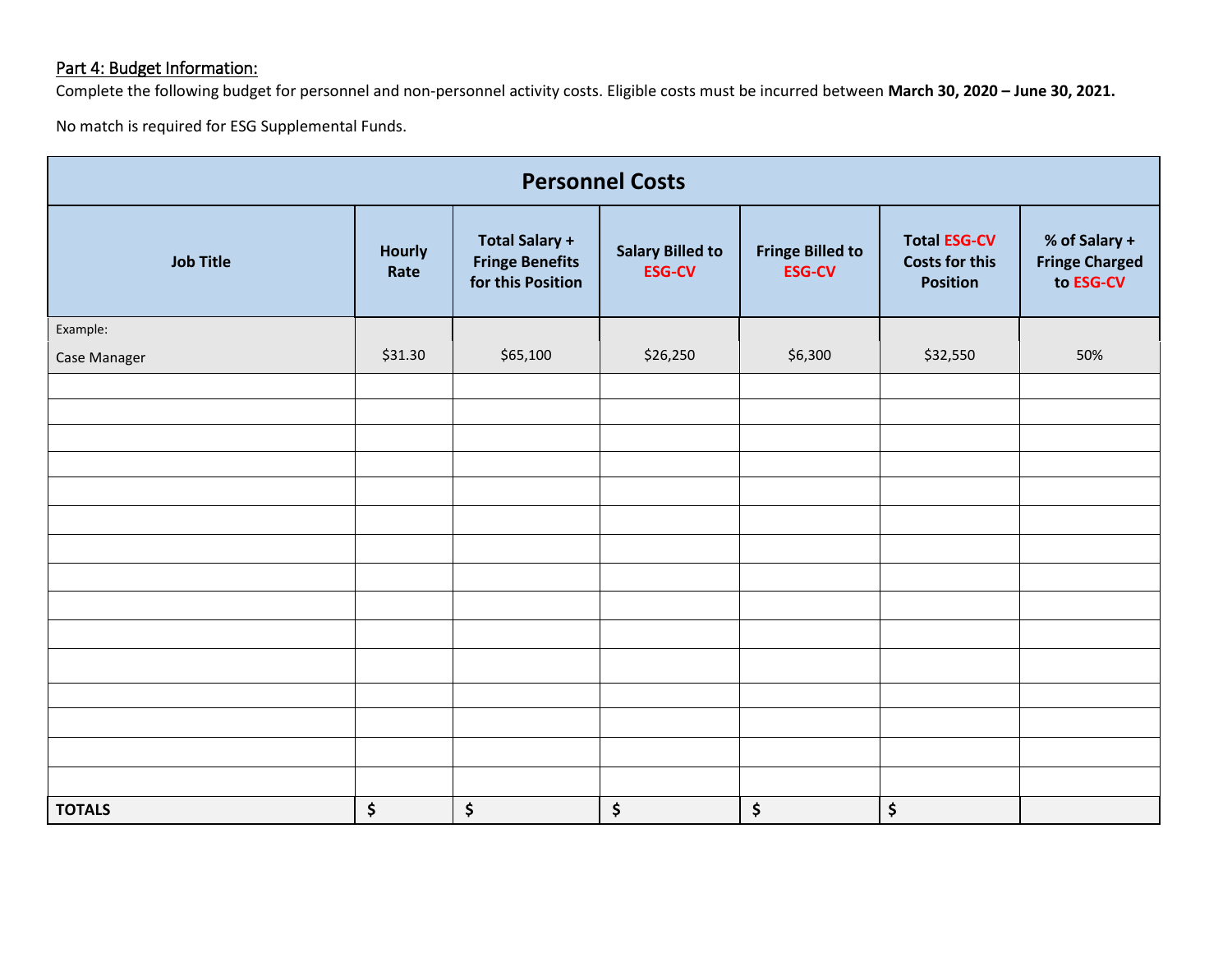| <b>Non-Personnel Activity Costs</b>     |                             |                                                |                                                      |  |  |  |  |
|-----------------------------------------|-----------------------------|------------------------------------------------|------------------------------------------------------|--|--|--|--|
| <b>Program Activity Costs</b>           | <b>Total Activity Costs</b> | <b>Total Activity Cost Billed</b><br>to ESG-CV | % of Total Activity<br><b>Costs Billed to ESG-CV</b> |  |  |  |  |
| Example:<br><b>Financial Assistance</b> | \$1,600                     | \$800                                          | 50%                                                  |  |  |  |  |
|                                         |                             |                                                |                                                      |  |  |  |  |
|                                         |                             |                                                |                                                      |  |  |  |  |
|                                         |                             |                                                |                                                      |  |  |  |  |
|                                         |                             |                                                |                                                      |  |  |  |  |
|                                         |                             |                                                |                                                      |  |  |  |  |
|                                         |                             |                                                |                                                      |  |  |  |  |
|                                         |                             |                                                |                                                      |  |  |  |  |
|                                         |                             |                                                |                                                      |  |  |  |  |
|                                         |                             |                                                |                                                      |  |  |  |  |
|                                         |                             |                                                |                                                      |  |  |  |  |
|                                         |                             |                                                |                                                      |  |  |  |  |
|                                         |                             |                                                |                                                      |  |  |  |  |
|                                         |                             |                                                |                                                      |  |  |  |  |
|                                         |                             |                                                |                                                      |  |  |  |  |
|                                         |                             |                                                |                                                      |  |  |  |  |
|                                         |                             |                                                |                                                      |  |  |  |  |
| <b>TOTALS</b>                           | \$                          | \$                                             |                                                      |  |  |  |  |